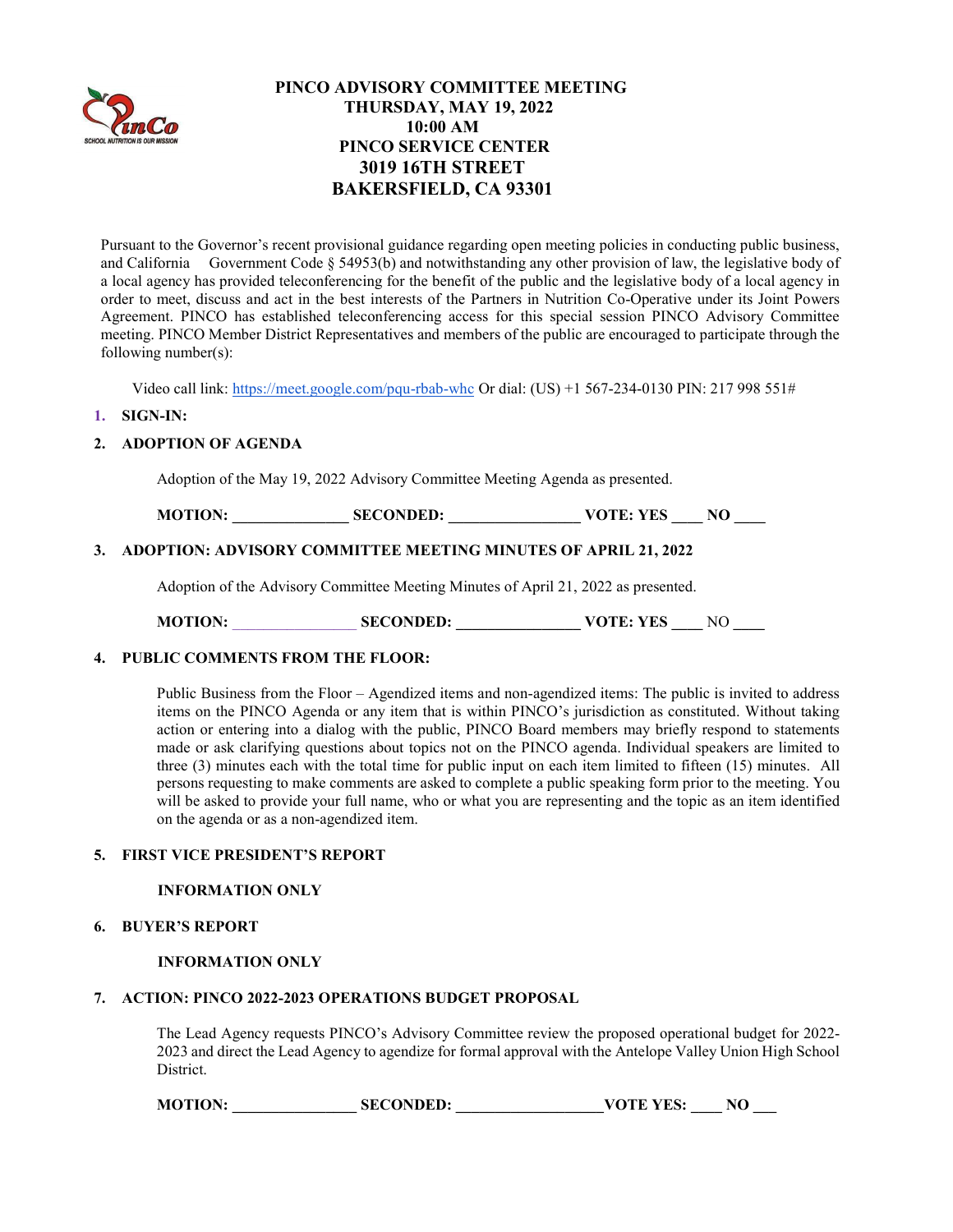Background: The Lead Agency has provided PINCO's Advisory Committee with its operational budget based on current and projected expenses. Expense estimates for 2022-2023 reflect current conditions with respect to increased food-supply costs and demand from Universal Feeding in the upcoming school year. Staffing expenses reflect current staffing as PINCO's Executive Committee continues to review staffing at the Service Center with possible changes occurring in the coming year.

## 8. ACTION: STOREKEEPER III - PTE TO FTE

The Lead Agency requests PINCO's Advisory Committee to consider expanding the part-time Storekeeper III position to a full-time, eight-hour schedule to increase productivity and coverage at the Service Center.

MOTION: \_\_\_\_\_\_\_\_\_\_\_\_\_\_\_\_\_\_ SECONDED: \_\_\_\_\_\_\_\_\_\_\_\_\_\_\_\_\_\_\_\_ VOTE: YES \_\_\_\_ NO \_\_\_\_

Background: The need for a second, full-time Storekeeper III position at the Service Center has become more apparent over the past year with increasing inventories and overall warehouse demands. In addition to providing the additional hours of "floor time" needed on an ongoing basis, converting the current part-time Storekeeper III position to full-time provides the Lead Agency and PINCO Staff scheduling flexibility when staff is off schedule.

## 9. ACTION: ESTABLISHMENT OF DELIVERY SCHEDULE AHEAD OF YEAR-END INVENTORY

The Lead Agency requests PINCO's Advisory Committee consider developing a timeline for scheduled deliveries in June to provide adequate time to conduct year-end inventories.

| <b>MOTION:</b> | <b>SECONDED:</b><br>the contract of the contract of the contract of the contract of the contract of | NC<br><b>YES</b><br>VOTE:<br>_____ |  |
|----------------|-----------------------------------------------------------------------------------------------------|------------------------------------|--|
|                |                                                                                                     |                                    |  |

Background: As of the posting of this Agenda, PINCO inventories are at 114,000 cases; 14% above PINCO's typical capacity during the school year and 30% over historical counts as schools wind-down the school year. The increased inventories have required PINCO to increase its outside storage at Kern Ice and additional shuttling of product(s) to keep up with rotations. Unfortunately, with current inventory levels and more deliveries scheduled before year-end, there is not enough space at the Service Center to adequately manage inventories.

The Lead Agency is proposing PINCO Member Districts schedule its remaining orders for the 2021-2022 school year prior to June 1, 2022 to provide PINCO Staff the opportunity to stage-segregate deliveries for the final month of the year. Advancing delivery requests would provide the time needed to conduct a comprehensive year-end inventory prior to PINCO's annual audit the last week of June. Flexibilities can be applied to allow for Member Districts to "add" pending product deliveries to their June order(s) as product arrives in the final month of the year.

#### 10. ACTION: KIT FUNDING AUTHORIZATION FOR PINCO INFRASTRUCTURE IMPROVEMENTS

The Lead Agency requests PINCO's Advisory Committee consider use of CDE's Kitchen Infrastructure and Training funds allocated to PINCO LEAs for investment in capital improvements at the Service Center as authorized.

|  | <b>MOTION:</b> |  | <b>SECONDED:</b> | <b>VOTE: YES</b> | NO |
|--|----------------|--|------------------|------------------|----|
|--|----------------|--|------------------|------------------|----|

Background: Subsequent to the rollout of the Kitchen Infrastructure and Training funding program, the Lead Agency received approval from CDE for PINCO LEAs to use KIT funds for authorized equipment and improvements in order to address food storage, warehousing and distribution activities. Accompanying this Agenda is a list of projects broken out by fair-share contribution that have been approved and/or are in-progress along with additional recommendations. As directed, the Lead Agency has developed a procedure to bill and report all PINCO expenses using KIT funding for Member District accounting purposes given these are "State," not Federal monies.

This proposed investment would have an immediate impact in reducing membership's administrative expenses in addition to increasing operational efficiency and safety.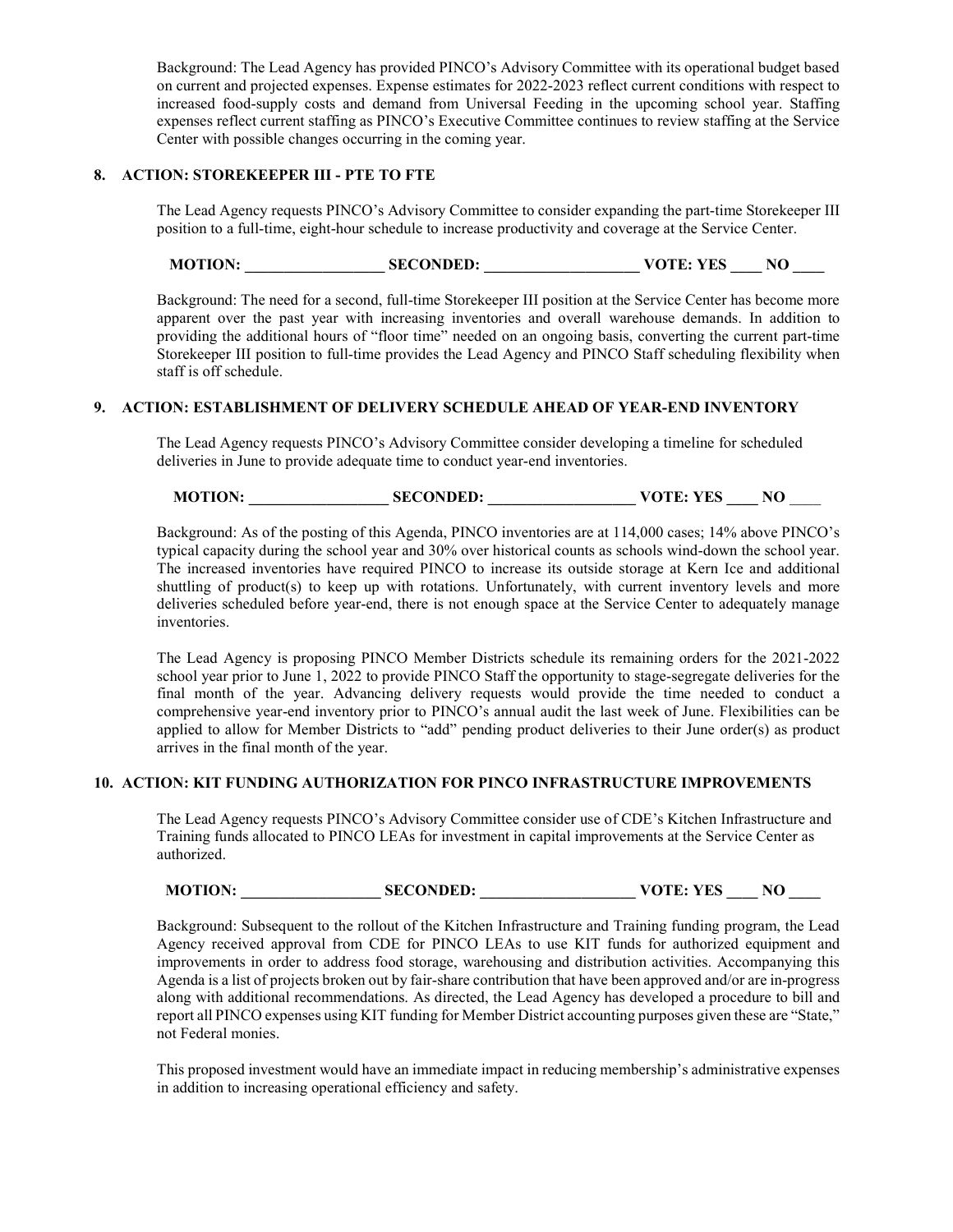While the Lead Agency appreciates PINCO LEA's immediate needs using KIT funding, it is important to bring this opportunity to the attention of membership due to the urgency of attention required at the Service Center in addition to the short timeline LEAs have to use KIT funds prior to June, 2023.

## 11. ACTION: 2022-2023 FOOD SOURCE TRANSPORTATION EXTENSION

The Lead Agency requests PINCO's Advisory Committee review the extension proposal provided by Food Source Transportation for services in 2022-2023 for the second of four optional roll-over years and direct the Lead Agency to respond accordingly.

| <b>MOTION:</b> | <b>SECONDED:</b> | <b>VOTE: YES</b> |  |
|----------------|------------------|------------------|--|
|                |                  |                  |  |

Background: Food Source Transportation has offered to continue its service(s) to PINCO in 2022-2023 under the following conditions:

- Exercise option of the 5% overall fee increase as detailed in the contract.
- Fuel surcharge of \$3,000.00 per month (total, not per vehicle)

The fuel surcharge is conditional and will only be in effect when price at-the-pump for diesel is above \$5.00 per gallon.

Food Source Transportation did not request the 5% option in 2021-2022 but has stated it must in order to keep up with increasing costs on every level of its budget model.

## 12. ACTION: 2022-2023 SYSCO FOODS OF VENTURA EXTENSION(S)

The Lead Agency requests PINCO's Advisory Committee review the extension proposals provided by Sysco Foods of Ventura (Sysco) and bring any counter proposal and recommendations to the Lead Agency for further action as determined.

## MOTION: SECONDED: WOTE: YES NO

Background: Sysco is proposing a fee-for-service model versus the percentage upcharge used historically under PINCO's agreement(s). A fee-for-service pricing structure under the broad line agreement would be a first for PINCO. The distributor has provided a comparison to show FFS savings when matched to products currently being purchased under the agreement. Under FFS, Sysco would be obligated to provide manufacturer documentation justifying any pricing changes and provide options under FFS conditions when available.

Additionally, Sysco is requesting a reduction in the PINCO order guide. Sysco's goal is to streamline its vendor list with manufacturers who have proven to be more responsive in meeting the needs of program operators in areas of lead times, product availability and moderating pricing increases.

Sysco is keeping its case minimum unchanged.

Sysco is confident FFS will be to Member District's advantage from a pricing standpoint as well as from an audit-reporting standpoint and is willing to perform a mid-year-to-mid-year cost comparison in January 2023 and revisit the agreement if, or as needed.

## 13. ACTION: 2022-2023 PINCO MEETING CALENDAR

Lead Agency requests PINCO's Advisory Committee forward its recommendation for the 2022-2023 Executive and Advisory Meeting Calendar to the Service Center for its regularly scheduled open-meetings.

## MOTION: SECONDED: WOTE: YES NO

Background: The Lead Agency has provided membership with survey results regarding preferred day-time options. While attendance via e-communication will continue as an option for PINCO Meetings, the Lead Agency will also continue to provide a safe and collaborative environment for in-person meetings at the PINCO Service Center and Administrative Offices for all meetings as posted.

## 14. ACTION: VENDOR PRESENTATION AHEAD OF 2022-2023 PURCHASE(S)